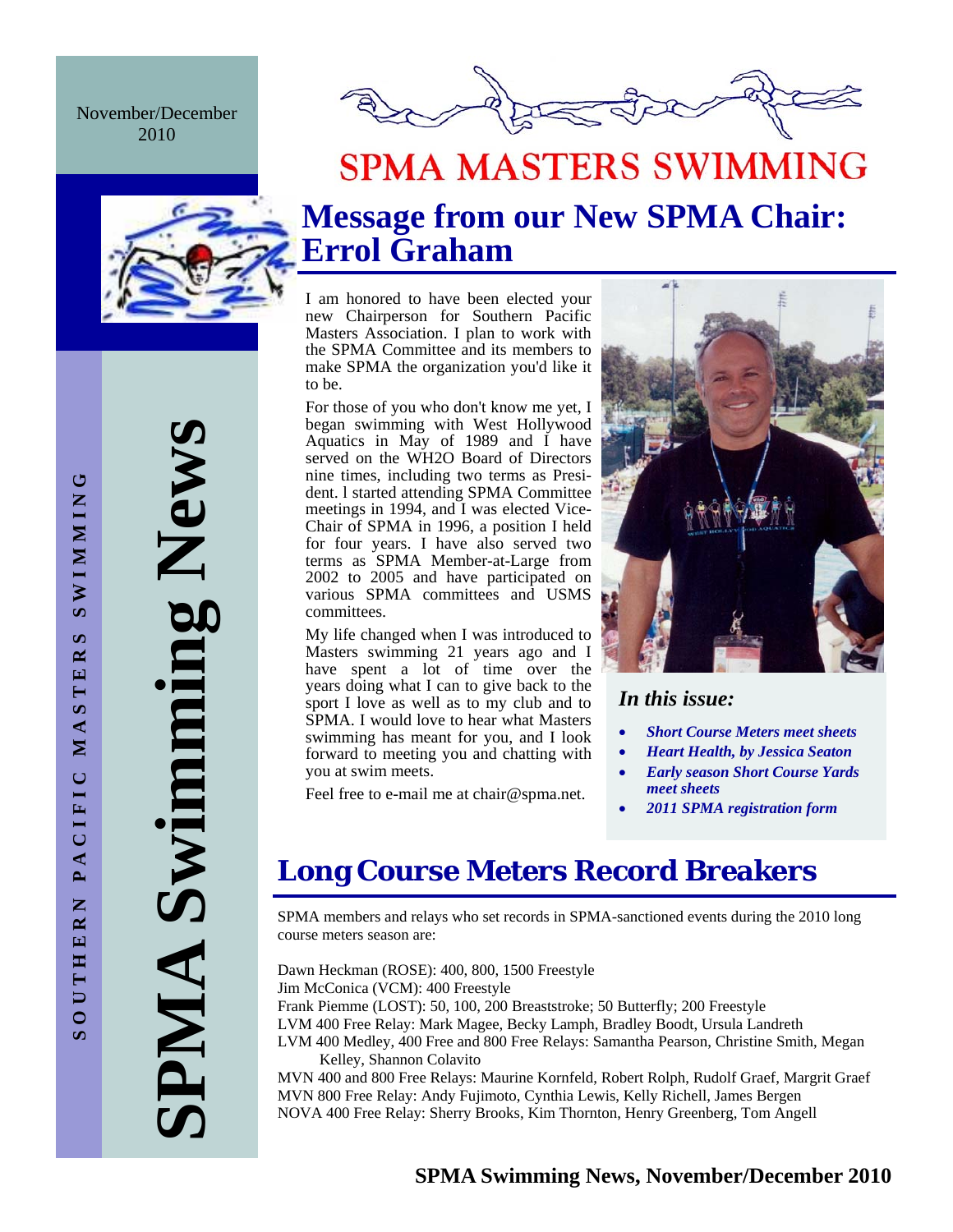## SPMA Competition Information and Instructions

**Rules:** Current USMS and SPMA rules will govern. All events are timed finals. Swimmers must check in with the Clerk of Course for deck seeded events that they wish to swim. After an event has been officially closed, swimmers may not check in. Age as of the last day of the meet determines age group for the meet for short course yards, and age as of December 31st of the year of competition determines age for long course and short course meters meets. You must be 18 years of age to register with SPMA and compete in meets.

**Eligibility:** Events are open to any **current** USMS registered swimmer or a foreign swimmer with a valid travel permit. SPMA swimmers are encouraged to submit their registration application with the submitted entry card, if NOT currently registered.

**Affiliation:** A swimmer's affiliation as stated on the consolidated entry card, if valid as of the first day of the meet, will apply throughout the meet, except that swimmers may unattach at any time.

**Submitted Times:** Please enter your best time, a reasonable estimate or a workout time. All times must be submitted on a SPMA consolidated entry card or a copy of a SPMA consolidated entry card (below). Do not mail in the meet entry form.

**Entry Confirmation:** To avoid any concern regarding receipt of entry card, enclose a self-addressed stamped envelope or postcard or mail card "Return Reply Request". No certified, registered or special delivery mail will be accepted. Receipt of entry will not be verified by phone.

**Strictly Forbidden**: Entering more than 5 individual events per day; using hand paddles in warm-up areas; diving in warm-ups unless in designated sprint lanes (entering the warm-up pool must be done with feet first with one hand in contact with the pool deck); use of any pacing device in competition; and smoking in any area where swimmers may be present.

**Open Water**: Swimmers using non-porous neoprene swim suits, wetsuits, or other non-porous attire will be ineligible for awards or place points.

> *Check out our website www.spma.net for up-to-date information*

### SOUTHERN PACIFIC MASTERS ASSOCIATION . CONSOLIDATED ENTRY CARD

|              | Male                                                                                |              |                                                    |              |                                         |                     |                                      |              |                                          |
|--------------|-------------------------------------------------------------------------------------|--------------|----------------------------------------------------|--------------|-----------------------------------------|---------------------|--------------------------------------|--------------|------------------------------------------|
|              |                                                                                     |              | Birthdate _______/ _______/ ________ Age__________ |              |                                         |                     | $Phone ($ $)$ $-$                    |              |                                          |
| Event<br>No. | <b>FREESTYLE</b><br>(Submitted Time)                                                | Event<br>No. | <b>BACKSTROKE</b><br>(Submitted Time)              | Event<br>No. | <b>BREASTSTROKE</b><br>(Submitted Time) | Event<br>No.        | <b>BUTTERFLY</b><br>(Submitted Time) | Event<br>No. | <b>INDIV. MEDLEY</b><br>(Submitted Time) |
|              | 50                                                                                  |              | 50                                                 |              | 50                                      |                     | 50                                   |              | 100                                      |
|              | 100                                                                                 |              | 100                                                |              | 100                                     |                     | 100                                  |              | 200                                      |
|              | 200                                                                                 |              | 200                                                |              | 200                                     |                     | 200                                  |              | 400                                      |
|              | 400/500                                                                             |              |                                                    |              |                                         | FOR OFFICE USE ONLY |                                      |              |                                          |
|              | No. of events ________ $\times$ \$ ________ = \$ _________<br>800/1000<br>Surcharge |              |                                                    |              |                                         |                     |                                      | Amt Rec'd    |                                          |
|              | 1500/1650<br>Total                                                                  |              |                                                    |              |                                         |                     |                                      |              |                                          |

Include a copy of USMS card

**Maximum FIVE Individual Events/Day** 

Include a copy of USMS card

Late or incomplete entries (no fee, incomplete entry card, incomplete enty data) or entries postmarked after due date MAY **BE REJECTED!** 

ALL MASTERS swimmers are required to send a photo-copy of their USMS card with their entry card. ALL Masters swimmers may be asked to show their USMS card if requested at the meet.

"I, the undersigned participant, intending to be legally bound, hereby certify that I am physically fit and have not been otherwise informed by a physician. I acknowledge that I am aware of all the risks inherent in Masters swimming (training and competition), including possible permanent disability or death, and agree to assume all of those risks. AS A CONDITION OF MY PARTICIPATION IN THE MASTERS SWIMMING PROGRAM OR ANY ACTIVITIES INCIDENT THERETO, I HEREBY WAIVE ANY AND ALL RIGHTS TO CLAIMS FOR LOSS OR DAMAGES, INCLUDING ALL CLAIMS FOR LOSS OR DAMAGES CAUSED BY THE NEGLIGENCE, ACTIVE OR PASSIVE, OF THE FOLLOWING: UNITED STATES MASTERS SWIMMING, INC., THE LOCAL MASTERS SWIMMING COMMITTEES, THE CLUBS, HOST FACILITIES, MEET SPONSORS, MEET COMMITTEES, OR ANY INDIVIDUALS OFFICIATING AT THE MEETS OR SUPERVISING SUCH ACTIVITIES.

In addition, I agree to abide by and be governed by the rules of USMS."

| <b>PLEASE SIGN:</b>                                                                                                                               | <b>DATE</b>                                    |  |  |  |
|---------------------------------------------------------------------------------------------------------------------------------------------------|------------------------------------------------|--|--|--|
| Is this your first Masters Meet?<br>Yes                                                                                                           | Non-SPMA swimmers please include your address: |  |  |  |
| No                                                                                                                                                | Street:                                        |  |  |  |
| Read the meet information sheet carefully. Make your<br>check payable as shown on the meet information sheet<br>and mail it to the address shown. |                                                |  |  |  |
| 12/94                                                                                                                                             |                                                |  |  |  |

### **SPMA Swimming News, November/December 2010**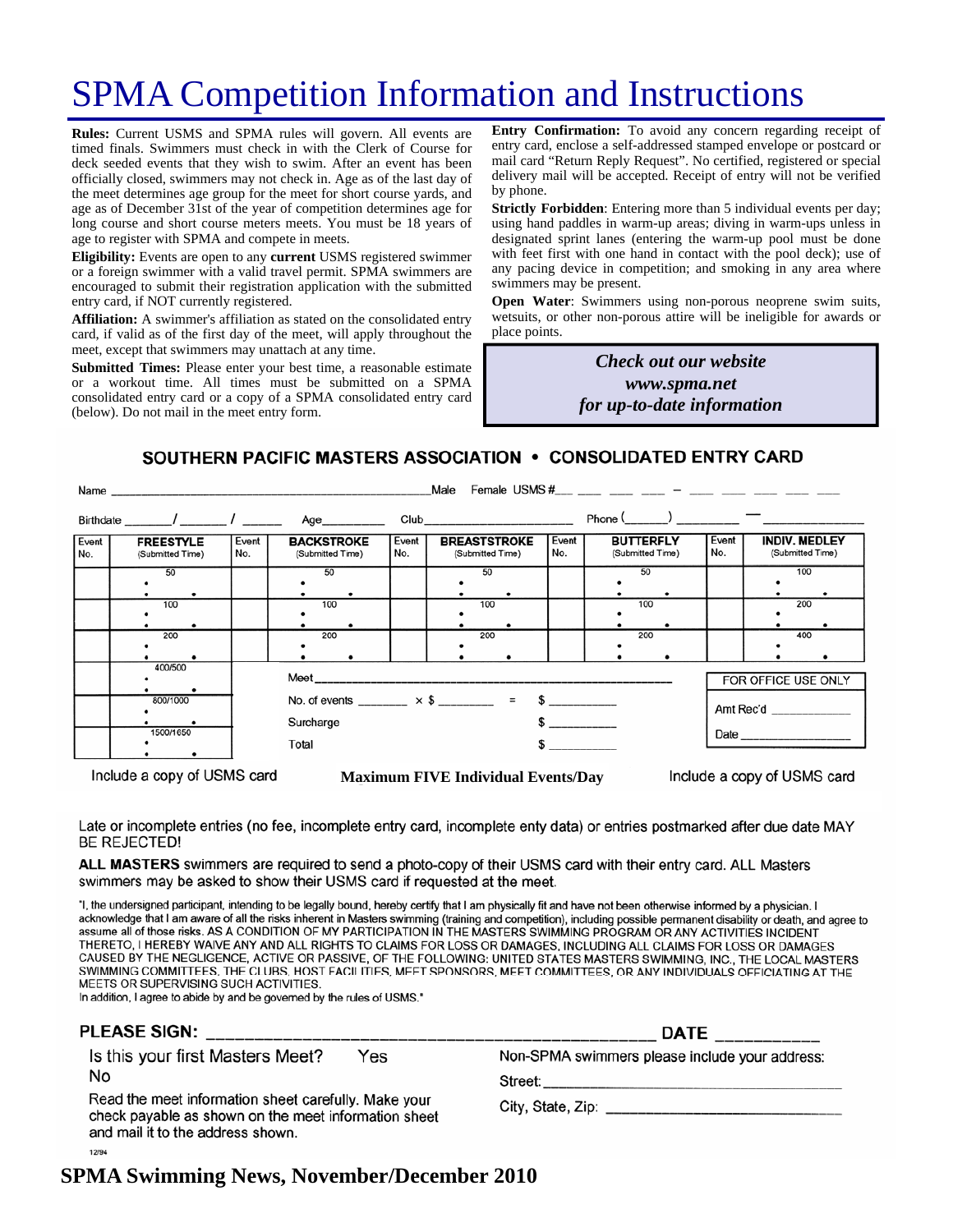### **Long Beach Grunions 2010 SPMA Short Course Meters Championships December 3rd - 5th, 2010**

#### Sanction number: 330-033

**Facility:** The Belmont Plaza Olympic Pool, 4000 E. Olympic Plaza Dr., Long Beach CA 90803.

**Directions:** Take the 405 Fwy. to the 7th Street exit. Go west on 7th Street to Redondo. Left on Redondo to Ocean Blvd. Left on Ocean to Termino. Right on Termino, Termino dead ends into pool parking. You can park on either side of the pool. All day parking passes will be available at the meet.

**Fees:** Flat fee of \$45.00 if postmarked before Monday, November 15th. Entry fee includes a meet T-shirt. Add a \$10.00 late fee for all entries *postmarked* (or entered on-line) after Monday, November 15th. Entries received after November 15th will not appear in the meet program. All entries *must be received* by 6:00 p.m. Monday, November 22nd. No individual deck entries are allowed. Age on December 31st determines age group for the meet. All relays will be deck entered. Relay only swimmers may enter for a \$10.00 fee (which does not include a meet T-shirt) and must sign a consolidated entry card. Swimmers are limited to entering a total of 6 individual events for the entire meet and no more than 5 individual events per day. *If the meet is deemed too large, an athlete's sixth event will be dropped. On the entry form, indicate your 6th event with a \* next to the event.* There is no limit on relays, but swimmers may swim only one relay (men, women, or mixed) per event. There will be no refunds of entry fees after November 22nd. Relay entries are \$10.00 per relay.

**Seeding:** All events will be seeded and swum slowest to fastest. Men and women will be seeded together for the 800 and 1500 m Freestyle and 400 m Individual Medley, based on entry time. Men and women will swim separately for all other individual events. Scoring will be by gender and age group. The 1500 m Freestyle may be limited to the first 80 entries at the discretion of the meet manager. Swimmers may enter both the 800 and 1500 m Freestyle.

**Timing:** Electronic timing will be used and two timers per lane will be provided. Clubs are requested to assist with timing where possible.

**Check-in:** Due to the anticipated large number of swimmers, *positive check-in is required for all events*. Online check-in is available for the 1500 freestyle from 7:00 to 8:30 a.m. on Friday. Check-in for events 2 to 7 will close at 1:00 p.m. Swimmers may check in for these events at swimphone.com or in-person at the meet prior to 1:00 p.m. Check-in for the 400 m Freestyle will close at 8:30 a.m. Saturday, and check-in for the 800 m Freestyle will close at 8:30 a.m. Sunday. Check-in will close one hour prior to the anticipated start of an event, except that check-in will close at 11:00 a.m. for all remaining events.

**Awards:** Individual: Medals for places 1 to 3 and ribbons for places 4 to 6 for each age group and gender. Relays: Medals for 1st place, ribbons for 2nd and 3rd places. There will be special awards for high point male and female swimmer in each age group, based on points from individual events. Awards to the top eight teams, based on combined scoring for men and women, individual events plus relays.

**Entries:** Register online at www.lbgrunions.org, click on "Swim Meets," then on "Register." Or mail an SPMA entry card, copy of USMS card, and check (payable to: Long Beach Grunions) to: LB Grunions, c/o Bart Parnes, 645 Terrylynn Place, Long Beach, CA 90807. Receipt of entry will not be verified by phone. Send a SASE or stamped postcard for return receipt.

**Questions:** Call (714) 273-8793 or send an email to Kenny Brisbin, ken@supersource.com. For hotels, information, and directions, go to www.lbgrunions.org and click on "Swim Meets."

#### **Friday, December 3, 2010 Warm-up 8:00 a.m., Meet starts at 9:00 a.m.**  Check in for 1500 m Freestyle closes at 8:30 a.m.

- 1. 1500 m Freestyle (Women, Men)
- 2. Women's 200 m Individual Medley
- 3. Men's 200 m Individual Medley
- 4. Women's 100 m Freestyle
- 5. Men's 100 m Freestyle
- 6. Women's 200 m Backstroke
- 7. Men's 200 m Backstroke
- 8. \* 800 m Freestyle Relay (Women, Men, Mixed)

#### **Saturday, December 4, 2010 Warm-up at 8:00 a.m., Meet starts at 9:00 a.m.**  Check in for the 400 m Freestyle closes at 8:30 a.m.

- 9. Women's 400 m Freestyle
- 10. Men's 400 m Freestyle
- 11. Women's 50 m Butterfly
- 12. Men's 50 m Butterfly
- 13. 400m Freestyle Relay (Women, Men, Mixed)
- 14. Women's 100 m Backstroke
- 15. Men's 100 m Backstroke
- 16. Women's 100 m Breaststroke
- 17. Men's 100 Breaststroke
- 18. Women's 200 m Butterfly
- 19. Men's 200 m Butterfly
- 20. \*200 m Medley Relay (Women, Men, Mixed)
- 21. Women's 50 m Freestyle
- 22. Men's 50 m Freestyle
- 23. 400 m Individual Medley (Women, Men)

### **Sunday, December 5, 2010**

**Warm-up at 8:00 a.m., Meet starts at 9:00 a.m.**  Check in for the 800 m Freestyle closes at 8:30 a.m.

- 24. 800 m Freestyle (Women, Men)
- 25. Women's 100 m Butterfly
- 26. Men's 100 m Butterfly
- 27. Women's 50 m Breaststroke
- 28. Men's 50 m Breaststroke
- 29. \*400m Medley Relay (Women, Men, Mixed)
- 30. Women's 200 m Freestyle
- 31. Men's 200 m Freestyle
- 32. Women's 200 m Breaststroke
- 33. Men's 200 m Breaststroke
- 34. Women's 50 m Backstroke
- 35. Men's 50 m Backstroke
- 36. Women's 100 m Individual Medley
- 37. Men's 100 m Individual Medley
- 38. \*200 m Freestyle Relay (Women, Men, Mixed)

\*Relays: A swimmer may swim only one relay in each of events 8, 13, 20, 29, and 38.

For information on host hotels and online entries, go to lbgrunions.org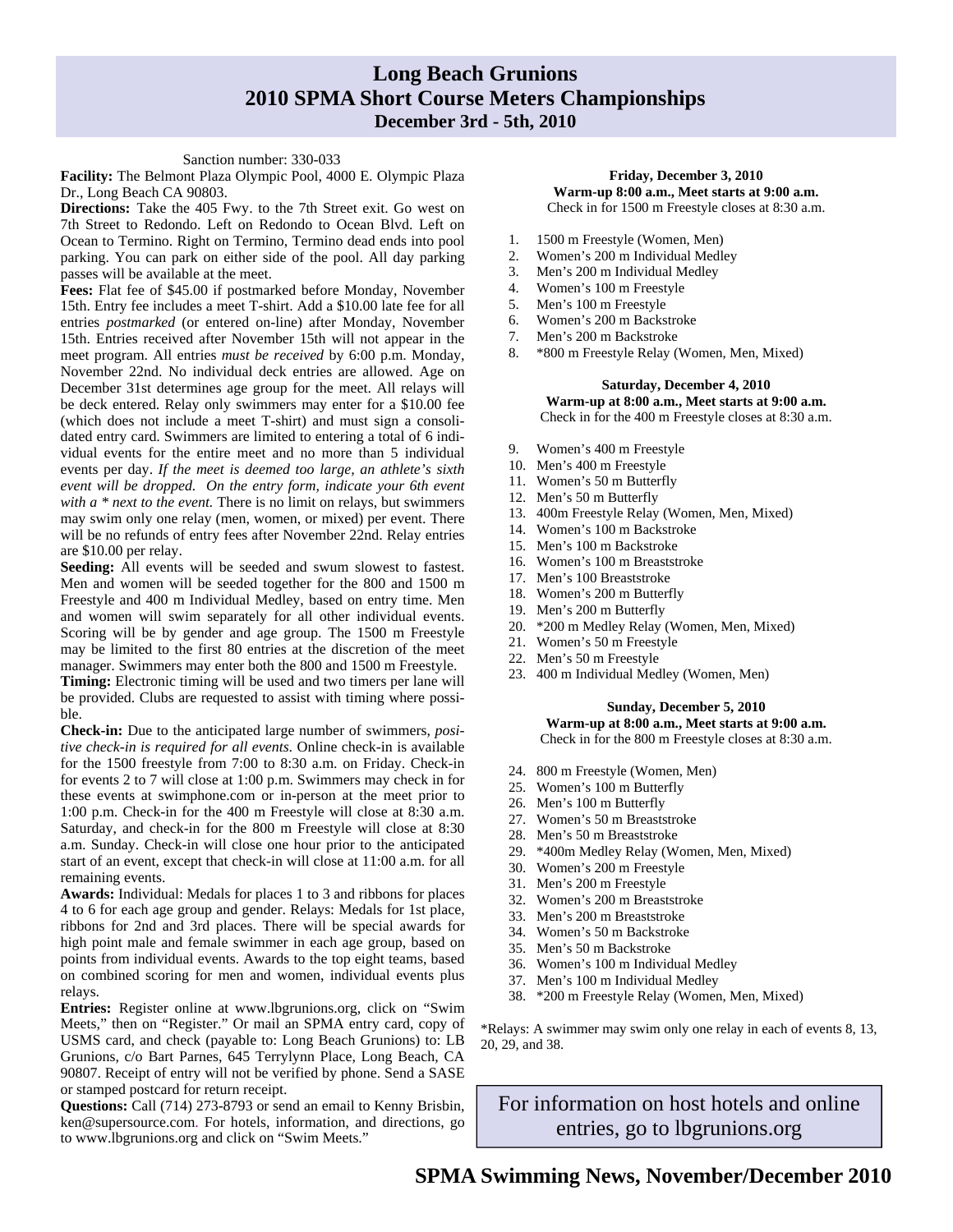### **Las Vegas Masters Vegas Free Play SCY Meet Saturday, January 22nd, 2011**

Sanction number: 331-001

**Facility**: Desert Breeze Park, 8275 W. Spring Mountain Road, indoor 50-meter by 25-yard pool. Six lanes will be available for warm-up.

**Directions:** From the I-15 Fwy., take the Flamingo Road exit (#38). Take Flamingo Road west for 3.54 miles. Turn right onto South Rainbow Blvd. and go 0.78 miles. Turn left onto Spring Mountain Road and go 1.70 miles. The pool is on the left.

**Entries:** The pre-entry postmark deadline is Monday, January 17th, 2011. Deck entries will close at 12:30 p.m. for the first six events. Age on January 22nd determines age group for the meet. You must be at least 18 to compete.

**Seeding:** All events will be deck-seeded slowest to fastest, by entered time, ages and genders combined. Check-in is not required in order to be deck seeded, except swimmers must check in to swim the 500 yd. Freestyle and the 400 yd. Individual Medley.

**Relays:** All relays will be deck entered. Relay fees are \$2.00 per relay due upon entry. For each relay swimmer who is not entered in individual events, a fee of \$5.00 and a signed liability release must be submitted with the relay entry.

**Awards:** Individual: SPMA ribbons for places 1 to 3. Relay: SPMA ribbons for first place.

**Special Awards**: Events marked VFP (Vegas Free Play) will have special awards from local casinos for "free play" at the casino. Winners of age groups will be eligible for coupons redeemable at Las Vegas casinos. You must be at least 21 years of age in order to get a VFP coupon.

**Entry Fees:** \$25.00 per swimmer flat fee. For swimmers in relays only, the fee is \$5.00. NOTE: deck entrants and online entries after January 17th will pay an additional \$10.00 entry charge.

**Checks payable to**: "Las Vegas Masters Coach Victor Hecker" Mail consolidated entry card, a copy of your 2011 USMS card, and check to: Las Vegas SCY Meet, P. O. Box 204, Lake Forest, CA 92609-0204.

**Questions:** Victor Hecker, (702) 247-7788; Robert Mitchell, mitchellrobert@cox.net, (949) 689-7946.

### **Saturday, January 22, 2011**

Warm-up at noon

- Events start at 1:00 p.m.
- 1. 500 yd. Freestyle
- 2.  $200 \text{ yd. Mixed Medley Relay}$
- 3. 100 yd. Individual Medley
- 4. 50 yd. Butterfly
- 5. 100 yd. Backstroke
- 6. 200 yd. Freestyle (VFP)
- 
- 7. 50 yd. Breaststroke<br>8. 200 yd. Individual N 200 yd. Individual Medley
- 9. 100 yd. Butterfly
- 10. 50 yd. Freestyle
- 11. 50 yd. Backstroke
- 12. 400 yd. Individual Medley
- 13. 100 yd. Breaststroke
- 14. 100 yd. Freestyle (VFP)

*Please read the general information on entering*  $\begin{array}{c} \text{lot of data entry! Please check www.s.} \\ \text{limits to online entries.} \end{array}$ *swim meets on the third page of this newsletter!* 

### **Rose Bowl Masters SCY Distance Meet Saturday, February 5th, 2011**

Sanction number: 331-002

**Facility**: Rose Bowl Aquatics Center, 360 N Arroyo Blvd., Pasadena. There is an outdoor, 8-lane competition pool, with six additional lanes available for warm-up.

**Directions:** *Going west on I-210,* exit Orange Grove as the freeway transitions to the 134. Go straight through the lights onto W. Holly Street. Turn left onto Arroyo Drive, then right onto Arroyo Blvd, and right into the first parking lot. *Going east on 134,* exit Orange Grove Blvd, and turn left onto Orange Grove. Turn left on West Holly Street. Turn left onto Arroyo Drive, then right onto Arroyo Blvd and right into the first parking lot. *Going south on I-210,* exit Mountain, turn right onto Mountain. Go straight until you see the Rose Bowl. At the parking lots turn left onto Arroyo Drive and left into parking lot I.

**Entries:** The pre-entry postmark deadline is Saturday, January 29th, 2011. Deck entries will close at 8:00 a.m. Age on February 5th determines age group for the meet. You must be at least 18 to compete.

**Seeding:** All events will be deck-seeded slowest to fastest, by entered time, ages and genders combined.

**Relays:** All relays will be exhibition and deck entered at no cost.

**Awards:** Individual: SPMA ribbons for places 1 to 3. Relay: SPMA ribbons for first place.

**Entry Fees:** \$20.00 per swimmer flat fee. Deck entries and online entries after January 29th are allowed for \$30.00 flat fee. For swimmers in relays only, the fee is \$5.00.

**Checks payable to**: Rose Bowl Aquatics

Mail consolidated entry card, a copy of your 2011 USMS card, and check to: Rose Bowl Aquatics Masters, c/o Chad Durieux, 360 N Arroyo Blvd., Pasadena, CA 91103.

**Questions:** Chad Durieux, cdurieux@rosebowlaquatics.org.

### **Saturday, February 5, 2011**

Warm-up at 7:00 a.m.

Meet starts at 8:30 a.m.

- 1. 500 yd. Freestyle
- 2. 400 yd. Individual Medley
- 3. 200 yd. Backstroke
- 4. 200 yd. Breaststroke
- 5. 1000 yd. Freestyle
- 6. 200 yd. Butterfly
- 7. 200 yd. Freestyle
- 8. 200 yd. Individual Medley
- 9. 400 yd. Freestyle Relay (Men, Women, Mixed)
- 10. 200 yd. 2-person Tech Suit Freestyle Relay (exhibition)

*Online entries are available for many of our meets. In some cases a discount is available for entering online, because it saves the meet host a lot of data entry! Please check www.spma.net for*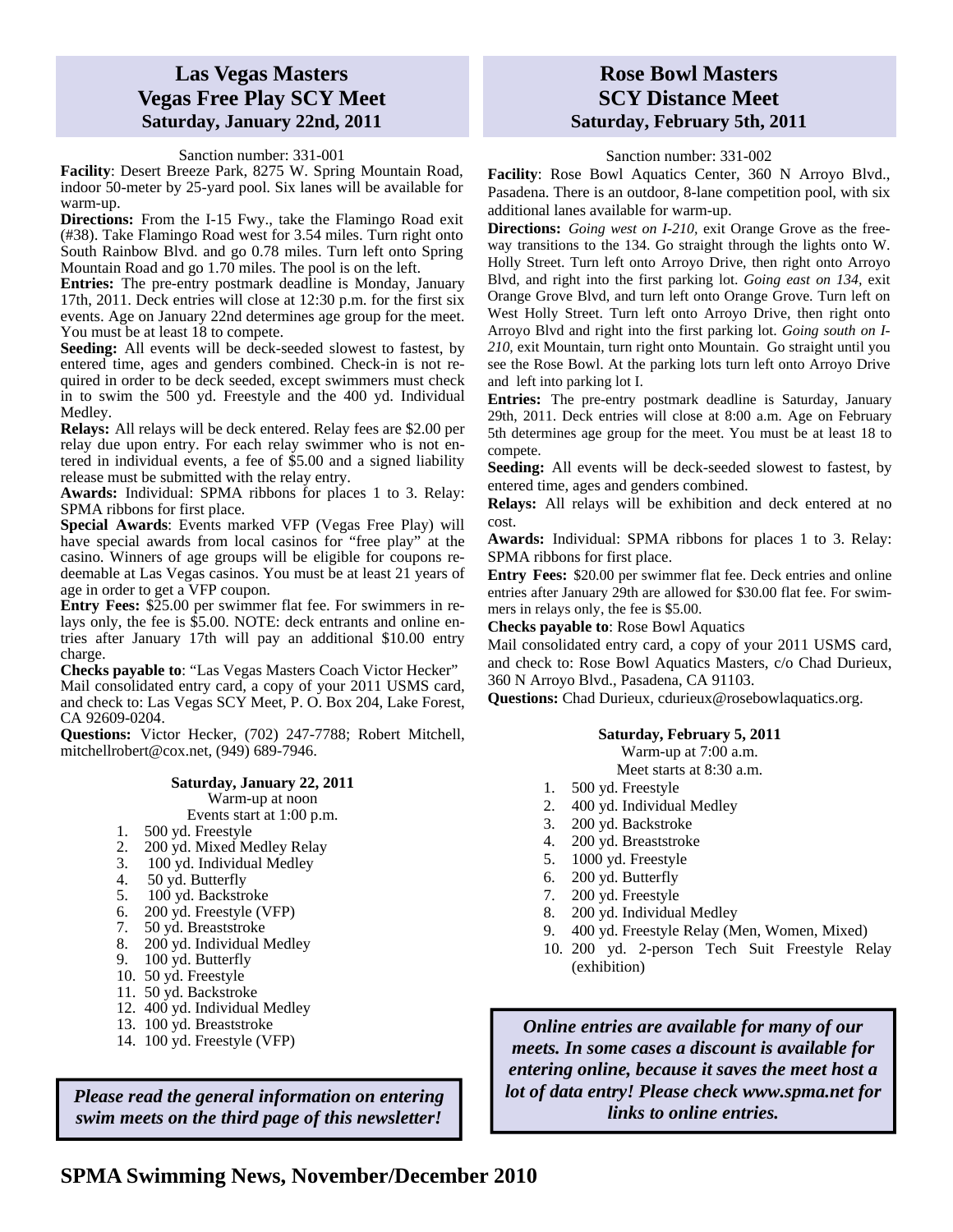# **Heart Health by Jessica Seaton**

Swimmers tend to be healthier than their non-athletic peers. Studies have shown that people who exercise regularly are less likely to develop diabetes, several cancers, and cardiovascular disease. As we've seen over the last couple of years here in SPMA, a lower risk of having cardiovascular disease does not mean no risk. Swimmers can still experience major heart attacks—and they can occur while swimming. Most people don't know they have heart disease and heart attacks can occur at any time.

### **WARNING SIGNS OF A HEART ATTACK**  Sudden onset of: chest pains or upper body discomfort or nausea, light-headedness, faintness, or excessive breathlessness *If these signs are present, call 9-1-1*

Many heart problems are caused by narrowing or blockages of the coronary arteries that supply the heart with oxygen. The arteries are narrowed in response to inflammation and a build-up of fatty plaque. This is known as atherosclerosis. Aside from atherosclerosis, heart problems may be due to problems with the valves, electrical problems and arrhythmias, problems with the strength of the contractions, and problems with pacing. The underlying causes may be factors we can control, such as nutrition and exercise, or may be factors we can't control such as genetic predisposition. Medications may also compromise the heart. People taking diuretics often need to take extra potassium, as the diuretics tend to deplete potassium. Other drugs, such as chemotherapy drugs, may cause a host of heart problems. Unfortunately, many problems have unknown causes.

The most common reason for heart problems associated with exercise is related to atherosclerosis. During swimming, the heart pumps oxygenated blood to the extremities with vigor and at a faster rate. If the heart itself is not getting enough oxygenated blood due to narrowed or blocked arteries, trouble develops. If you experience sudden onset of chest pains, upper body discomfort, nausea, lightheadedness, faintness, or excessive breathlessness, you should notify somebody close by and have him or her call  $9-1-1.$ 

Not all heart problems are due to blocked arteries. Gail Roper is feeling pretty good these days. She can still swim 50 yards of freestyle from a push-off in 35 seconds. Not bad for someone 81 years old with a pacemaker. Six years ago, however, Gail was not doing as well. She nearly

passed out when she put her head down and didn't breathe on the last part of the final 100 of a set of five 100s all-out. Numerous tests determined that her arteries were clear, her heart is strong and healthy, she has no arrhythmias, but it seems that when she doesn't breathe, her heart stops. Aside from having a pacemaker implanted, Gail is no longer a believer in hypoxic workouts. For other people, the problem is not a heart that beats too slow or not at all, but a heart that beats too fast. This condition may also warrant a pacemaker.

### **What can we do to prevent heart disease?**

We know that a good diet is important for both preventing and managing heart disease. A good diet is rich in fruits

### **SCREENING FOR HEART DISEASE**

- Routine EKG tests or treadmill tests are not recommended in people with no symptoms and no risk factors. Risk factors include advancing age, being male or a postmenopausal woman, smoking, diabetes, and a sedentary lifestyle.
- A deficiency in potassium or magnesium may cause serious heart problems.

and vegetables, includes fish, and occasionally skinless poultry, as well as whole grains and healthy fats, such as olive oil. It does not include beef or pork, or processed foods. Good stress management is also important. Being a dynamic, driven individual is not necessarily bad unless it is accompanied by a great degree of hostility. Then there are the obvious ways to lower your risk for heart disease such as swimming and not smoking. With all this, we know that people can still have heart problems. We simply don't know what leads to many heart conditions. When we look for information on competitive athletes over age 60 there just isn't much information available. We don't know if hypoxic workouts are a risk factor for seriously compromised heart function in older people. We do know it is important for swimmers to pay attention to their bodies and seek medical advice when there is a change in their performance.

*Dr. Jessica Seaton is a chiropractor in private practice in West Los Angeles. She has been swimming with West Hollywood Aquatics for nearly 20 years. To set up a 90-minute shoulder clinic for teams with the team coach at pools throughout the city or an individual consultation, please contact her at (310) 470-0282 or at JSeaton@aol.com or check out her website at www.drjessicaseaton.com.*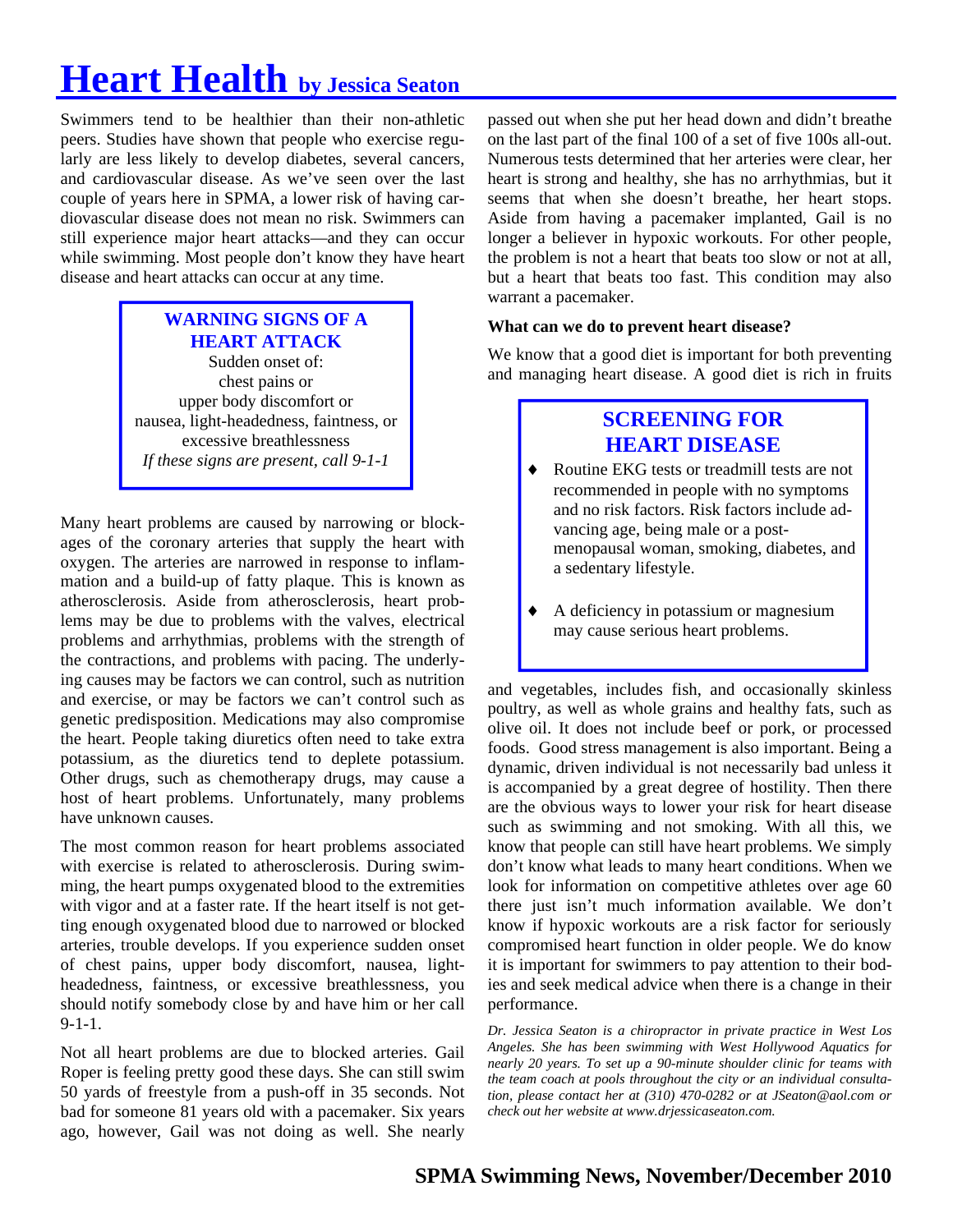## **SPMA's New Contractors**

Please join us in welcoming SPMA's new contractors:

Dan Wegner, Registrar: Dan is well versed in the USMS online registration system—he wrote it. While currently registered in Pacific, Dan is a familiar face at many SPMA meets. The former SPMA phone number will have a recording with the new office phone number until the end of the year.

Kim Thornton, Newsletter Editor: Kim is a member of NOVA, and appears on the front page of this newsletter on a record breaking relay! She recently retired from her position as a technology technician with the local school district. She'll do a great job putting your newsletter together.

Mary Beth Windrath, Top Ten Recorder: For many years Mary Beth has done the USMS Top Ten tabulations, accepting submissions from all 52 LMSCs and putting together the final report. She is looking forward to working with our meet directors to file record applications and make the Top Ten report.

Mark Moore, SPMA Vice-chair, will take over the Sanctions job.

### **FAST Masters Short Course Yards Meet Sunday, February 20th, 2011**

Sanction number: 331-003

**Facility**: Janet Evans Swim Complex, 801 W Valencia Ave, Fullerton, outdoor 10-lane, 25-yard competition pool, with separate warm-up lanes available.

**Directions:** From the 91 Fwy take the Euclid Ave exit. Go north on Euclid to Valencia and turn right on Valencia. The swim complex is located on the left.

**Entries:** The pre-entry postmark deadline is Saturday, February 12th. Deck entries will close at 8:45 a.m. for the 1650 yd. Freestyle and at the conclusion of the 1650 yd. Freestyle for all other events. The 1650 will be limited to four heats. Age on February 20th determines age group for the meet. You must be at least 18 to compete.

**Seeding:** All events will be deck seeded slowest to fastest, by entered time, ages and sexes combined. Check-in is not required in order to be deck seeded, except swimmers must check in to swim the 1650 yd. Freestyle.

**Relays:** All relays will be deck entered. For each relay swimmer who is not entered in individual events, a fee of \$5.00 and a signed liability release must be submitted with the relay entry. There are no additional fees for relays.

**Awards:** Individual: ribbons for places 1 to 3. Relay: ribbons for first place.

**Entry Fee:** \$20.00 per swimmer flat fee. Deck entries and online entries after February 12th are allowed for \$30.00 flat fee. For swimmers in relays only, the fee is \$5.00.

**Checks payable to**: FAST Swimming

Mail consolidated entry card, a copy of your 2011 USMS card, and check to: FAST Masters Meet, P. O. Box 5468, Fullerton, CA 92838.

**Snack Bar**: A snack bar will be available on site for water, Gatorade, and energy snacks.

**Questions**: Meet Director, Terry Merlihan, (714) 693-3991, themerlihans@earthlink.net

### **Sunday, February 20, 2011**

1650 Warm-up at 8:00 a.m. Meet starts at 9:00 a.m. 1. 1650 yd. Freestyle Additional warm-up after 1650 Event #2 starts at noon

- 2. 50 yd. Breaststroke
- 3. 100 yd. Freestyle
- 4. 50 yd. Backstroke
- 5. 100 yd. Individual Medley
- 6. 50 yd. Butterfly
- 7. 400 yd. Freestyle Relay (Men, Women, or Mixed)
- 8. 100 yd. Backstroke
- 9. 200 yd. Individual Medley
- 10. 50 yd. Freestyle
- 11. 100 yd. Breaststroke
- 12. 100 yd. Butterfly
- 13. 200 yd. Freestyle
- 14. 200 yd. Medley Relay (Men, Women, or Mixed)

### Expand your horizons!

Take a trip to a swim meet in a neighboring LMSC. For up-to-date information check out these websites: San Diego-Imperial: www.simasterswim.org New Mexico: www.zianet.com/pdjang/nmms/index.htm Arizona: www.azlmsc.org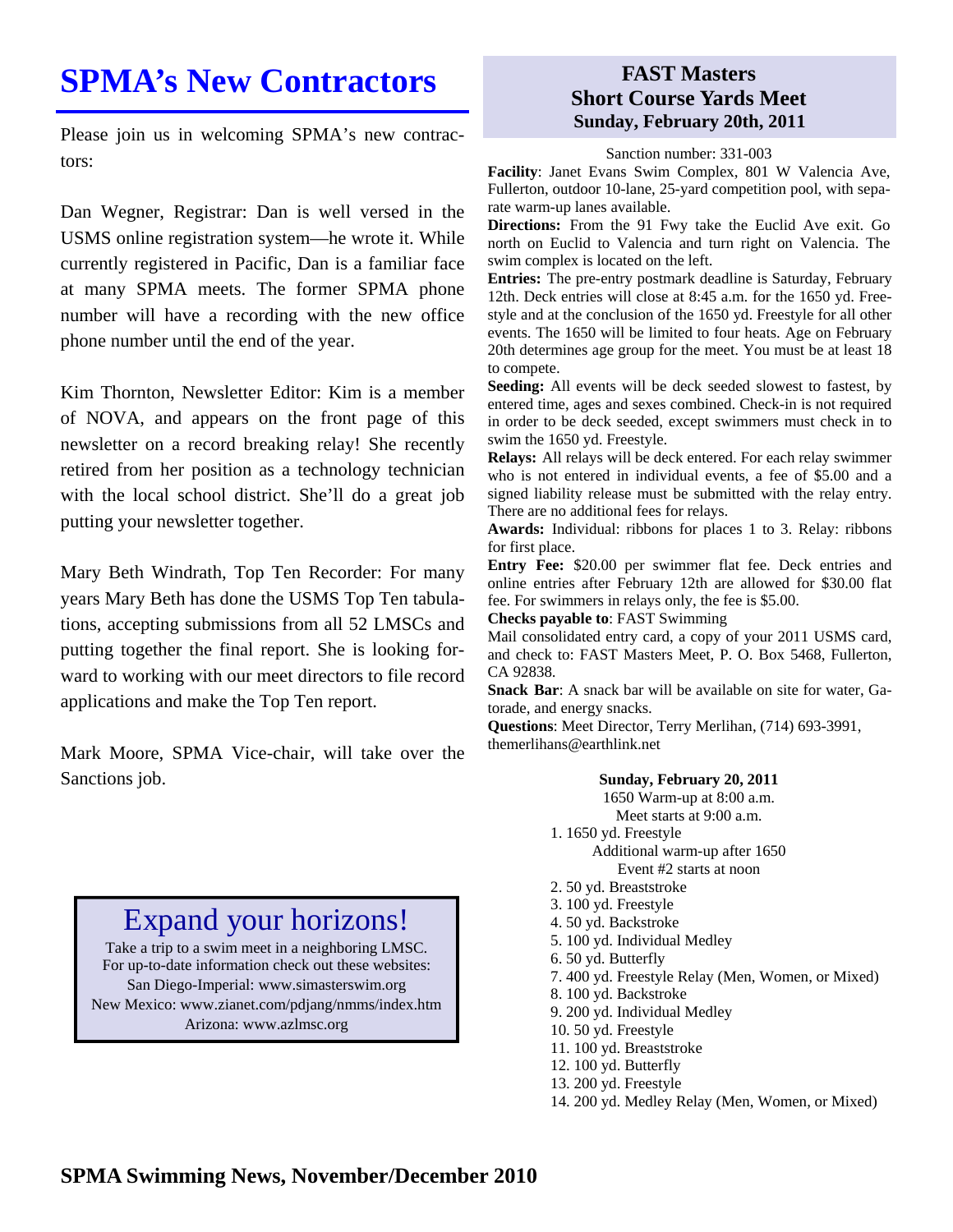**Online Registration is preferred. Please go to http://www.SPMA.net**

## **Southern Pacific Masters Association**

|                                                                                                                                                                                                                                                                                                                                                                                                         |                                                                                           | <b>2011 Membership Form</b>                                                                                                                                                                                                                                                                                                                                                                                                                                                                                                                                                                                                                                                                                                                                                                                                                                                                                                                                                                          |                     |                |                                      |  |  |  |  |
|---------------------------------------------------------------------------------------------------------------------------------------------------------------------------------------------------------------------------------------------------------------------------------------------------------------------------------------------------------------------------------------------------------|-------------------------------------------------------------------------------------------|------------------------------------------------------------------------------------------------------------------------------------------------------------------------------------------------------------------------------------------------------------------------------------------------------------------------------------------------------------------------------------------------------------------------------------------------------------------------------------------------------------------------------------------------------------------------------------------------------------------------------------------------------------------------------------------------------------------------------------------------------------------------------------------------------------------------------------------------------------------------------------------------------------------------------------------------------------------------------------------------------|---------------------|----------------|--------------------------------------|--|--|--|--|
| <b>United States Masters</b><br>Swimming, Inc. &                                                                                                                                                                                                                                                                                                                                                        | PLEASE PRINT CLEARLY<br>Your name on this form and on meet entry forms must be identical. |                                                                                                                                                                                                                                                                                                                                                                                                                                                                                                                                                                                                                                                                                                                                                                                                                                                                                                                                                                                                      |                     |                |                                      |  |  |  |  |
| Southern Pacific<br><b>Masters Association</b>                                                                                                                                                                                                                                                                                                                                                          | <b>First Name</b><br>Middle Initial<br><b>Last Name</b>                                   |                                                                                                                                                                                                                                                                                                                                                                                                                                                                                                                                                                                                                                                                                                                                                                                                                                                                                                                                                                                                      |                     |                |                                      |  |  |  |  |
| <b>Mailing Address</b><br>$2011$ Membership<br><b>Application</b>                                                                                                                                                                                                                                                                                                                                       |                                                                                           |                                                                                                                                                                                                                                                                                                                                                                                                                                                                                                                                                                                                                                                                                                                                                                                                                                                                                                                                                                                                      |                     | Home Phone No. |                                      |  |  |  |  |
| $\Box$ Renewal<br>Previous number if known:                                                                                                                                                                                                                                                                                                                                                             | City                                                                                      |                                                                                                                                                                                                                                                                                                                                                                                                                                                                                                                                                                                                                                                                                                                                                                                                                                                                                                                                                                                                      | <b>State</b><br>Zip |                | Daytime or Cell Phone No.            |  |  |  |  |
|                                                                                                                                                                                                                                                                                                                                                                                                         | Date of Birth (required, must be 18 or over)                                              |                                                                                                                                                                                                                                                                                                                                                                                                                                                                                                                                                                                                                                                                                                                                                                                                                                                                                                                                                                                                      | Age                 | Gender         | Email Address (print in ALL CAPS)    |  |  |  |  |
| CLUB (If left blank, you will remain with your previous club, or "unattached" if new)                                                                                                                                                                                                                                                                                                                   |                                                                                           |                                                                                                                                                                                                                                                                                                                                                                                                                                                                                                                                                                                                                                                                                                                                                                                                                                                                                                                                                                                                      |                     |                | Today's Date (must be after 11/1/10) |  |  |  |  |
| $\Box$ Check this box if you do not want any emails from USMS or SPMA, except regarding your registration.                                                                                                                                                                                                                                                                                              |                                                                                           |                                                                                                                                                                                                                                                                                                                                                                                                                                                                                                                                                                                                                                                                                                                                                                                                                                                                                                                                                                                                      |                     |                |                                      |  |  |  |  |
| $\Box$ I am a Masters coach                                                                                                                                                                                                                                                                                                                                                                             | I am a certified official<br>I would like to volunteer for SPMA                           |                                                                                                                                                                                                                                                                                                                                                                                                                                                                                                                                                                                                                                                                                                                                                                                                                                                                                                                                                                                                      |                     |                |                                      |  |  |  |  |
| $\Box$ I am a member of YMCA                                                                                                                                                                                                                                                                                                                                                                            | I am a member of USA Triathlon                                                            | $\Box$ I am a member of USA Swimming                                                                                                                                                                                                                                                                                                                                                                                                                                                                                                                                                                                                                                                                                                                                                                                                                                                                                                                                                                 |                     |                |                                      |  |  |  |  |
| <b>Annual Fee: \$44</b><br>$\mathbf{\$}$<br><b>Optional Donations:</b><br>\$<br>$$1.00$ (or $$$ ) to USMS<br>$\mathbb{S}$<br><b>Endowment Fund</b><br>$$1.00$ (or $$$ ) to the<br>International Swimming Hall \$<br>of Fame<br><b>TOTAL ENCLOSED</b><br>Make check payable to SPMA,<br>Mail to:<br><b>SPMA</b><br>c/o Dan Wegner<br>5995'Rtleg'Tlf i g'Ev<br>Ncu'Xgi cu'PX'!; 369<br>$(310) 564 - 6958$ |                                                                                           | "I, the undersigned participant, intending to be legally bound, hereby cer-<br>tify that I am physically fit and have not been otherwise informed by a phy-<br>sician. I acknowledge that I am aware of all the risks inherent in Masters<br>Swimming (training and competition), including possible permanent dis-<br>ability or death, and agree to assume all of those risks. AS A CONDITION<br>OF MY PARTICIPATION IN THE MASTERS SWIMMING PROGRAM<br>OR ANY ACTIVITIES INCIDENT THERETO, I HEREBY WAIVE<br>ANY AND ALL RIGHTS TO CLAIMS FOR LOSS OR DAMAGES, IN-<br>CLUDING ALL CLAIMS FOR LOSS OR DAMAGES CAUSED BY<br>THE NEGLIGENCE, ACTIVE OR PASSIVE, OF THE FOLLOWING:<br>UNITED STATES MASTERS SWIMMING, INC., THE LOCAL MAS-<br>TERS SWIMMING COMMITTEES, THE CLUBS, HOST FACILITIES,<br>MEET SPONSORS, MEET COMMITTEES, OR ANY INDIVIDUALS<br>OFFICIATING AT THE MEETS OR SUPERVISING SUCH ACTIVI-<br>TIES. In addition, I agree to abide by and be governed by the rules of<br>USMS." |                     |                |                                      |  |  |  |  |
|                                                                                                                                                                                                                                                                                                                                                                                                         |                                                                                           | <b>Signature</b>                                                                                                                                                                                                                                                                                                                                                                                                                                                                                                                                                                                                                                                                                                                                                                                                                                                                                                                                                                                     |                     |                | (required)                           |  |  |  |  |

Benefits of 2011 SPMA Membership

- The opportunity to meet and train with some of the most experienced coaches and swimmers in the area.
- The benefit of coaching and training with our member clubs throughout the country requiring USMS membership.
- A subscription to USMS Swimmer, a bi-monthly swimming publication which runs
- concurrently with your membership (\$8.00 of the annual dues is designated for the magazine subscription).
- Liability insurance for your club and meet sponsors.
- Secondary accident insurance.
- Borrowing privileges from the SPMA videotape and book library.
- SPMA Swimming News, featuring up-to-date information on events occurring in our area and helpful articles on health and swimming.
- The privilege of participating in any SPMA or USMS sanctioned postal, pool, and open water events or clinics.
- Information and advice from the SPMA office to answer your swimming related questions or concerns.

*2011 USMS Registration is valid through December 31, 2011* 

**Help SPMA keep costs down by sending in your registration form now. We won't have to invoice you, and you will have uninterrupted delivery of the USMS magazine and the SPMA newsletter.** 

> **Online registration is available, click on the link at www.spma.net**

**—————————** 

**SPMA Swimming News, November/December 2010**